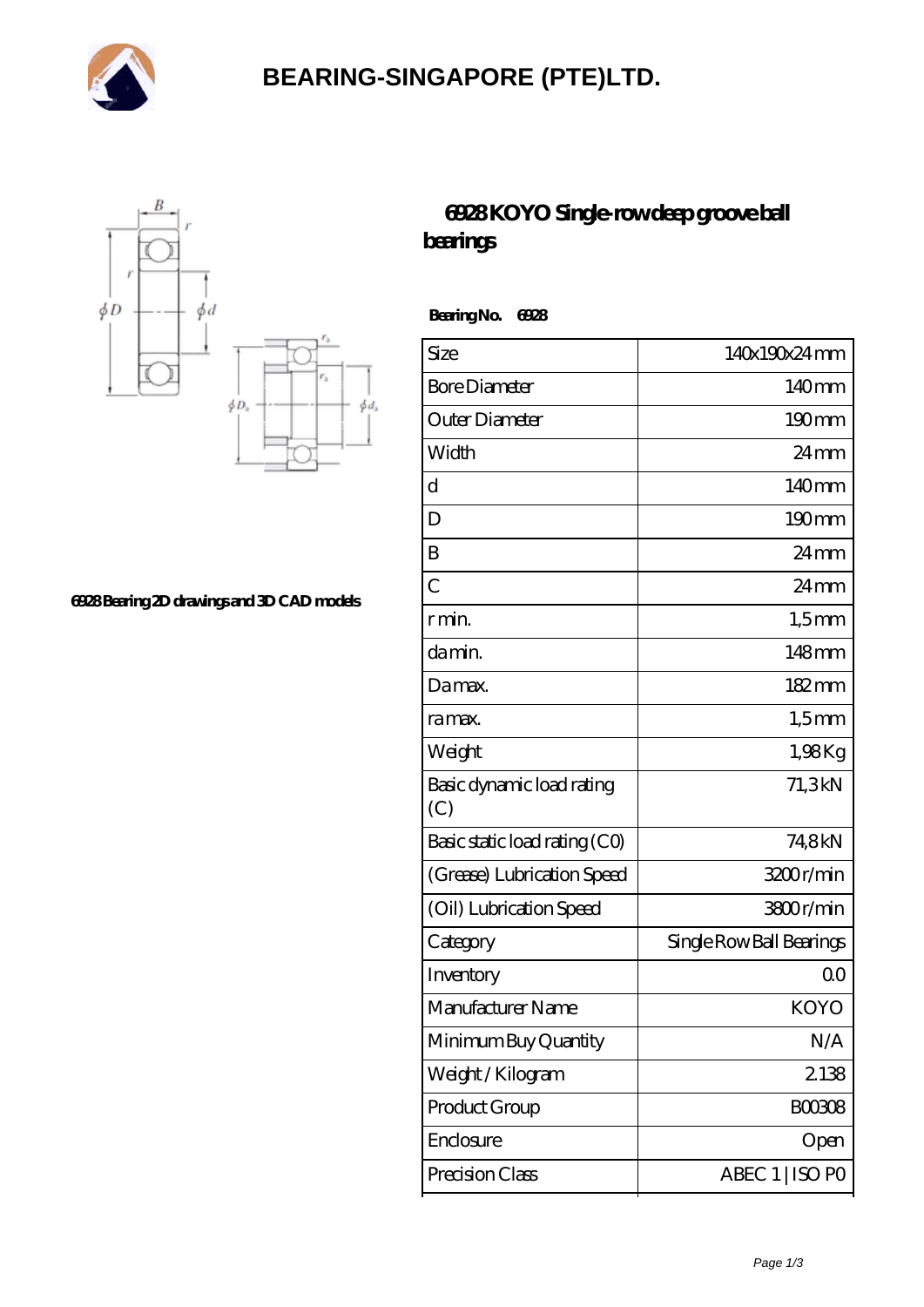

## **[BEARING-SINGAPORE \(PTE\)LTD.](https://m.ryiuy.com)**

| Maximum Capacity / Filling<br>Slot | No                                                                                                                                                                            |
|------------------------------------|-------------------------------------------------------------------------------------------------------------------------------------------------------------------------------|
| Rolling Element                    | <b>Ball Bearing</b>                                                                                                                                                           |
| Snap Ring                          | No                                                                                                                                                                            |
| <b>Internal Special Features</b>   | No                                                                                                                                                                            |
| Cage Material                      | <b>Steel</b>                                                                                                                                                                  |
| Internal Clearance                 | C <sub>O</sub> Medium                                                                                                                                                         |
| Inch - Metric                      | Metric                                                                                                                                                                        |
| Long Description                   | 140MM Bore; 190MM<br>Outside Diameter; 24MM<br>Outer Race Diameter:<br>Open; Ball Bearing; ABEC 1<br>ISO PQ No Filling Slot; No<br>Snap Ring, No Internal<br>Special Features |
| Category                           | Single Row Ball Bearing                                                                                                                                                       |
| <b>UNSPSC</b>                      | 31171504                                                                                                                                                                      |
| Harmonized Tariff Code             | 8482.105068                                                                                                                                                                   |
| Noun                               | Bearing                                                                                                                                                                       |
| Keyword String                     | Ball                                                                                                                                                                          |
| Manufacturer URL                   | http://www.koyousa.com                                                                                                                                                        |
| Manufacturer Item Number           | 6928                                                                                                                                                                          |
| Weight/LBS                         | 4.714                                                                                                                                                                         |
| Bore                               | 5512Inch   140Millimeter                                                                                                                                                      |
| Outside Diameter                   | 7.48Inch   190Millimeter                                                                                                                                                      |
| Outer Race Width                   | 0945Inch   24 Millimeter                                                                                                                                                      |
| Bearing No.                        | 6928                                                                                                                                                                          |
| r(min)                             | 1.5                                                                                                                                                                           |
| Cr                                 | 89.1                                                                                                                                                                          |
| CQr                                | 748                                                                                                                                                                           |
| Cu                                 | 305                                                                                                                                                                           |
| fO                                 | 165                                                                                                                                                                           |
| Grease lub.                        | 3200                                                                                                                                                                          |
| Oil lub.                           | 3800                                                                                                                                                                          |
|                                    |                                                                                                                                                                               |